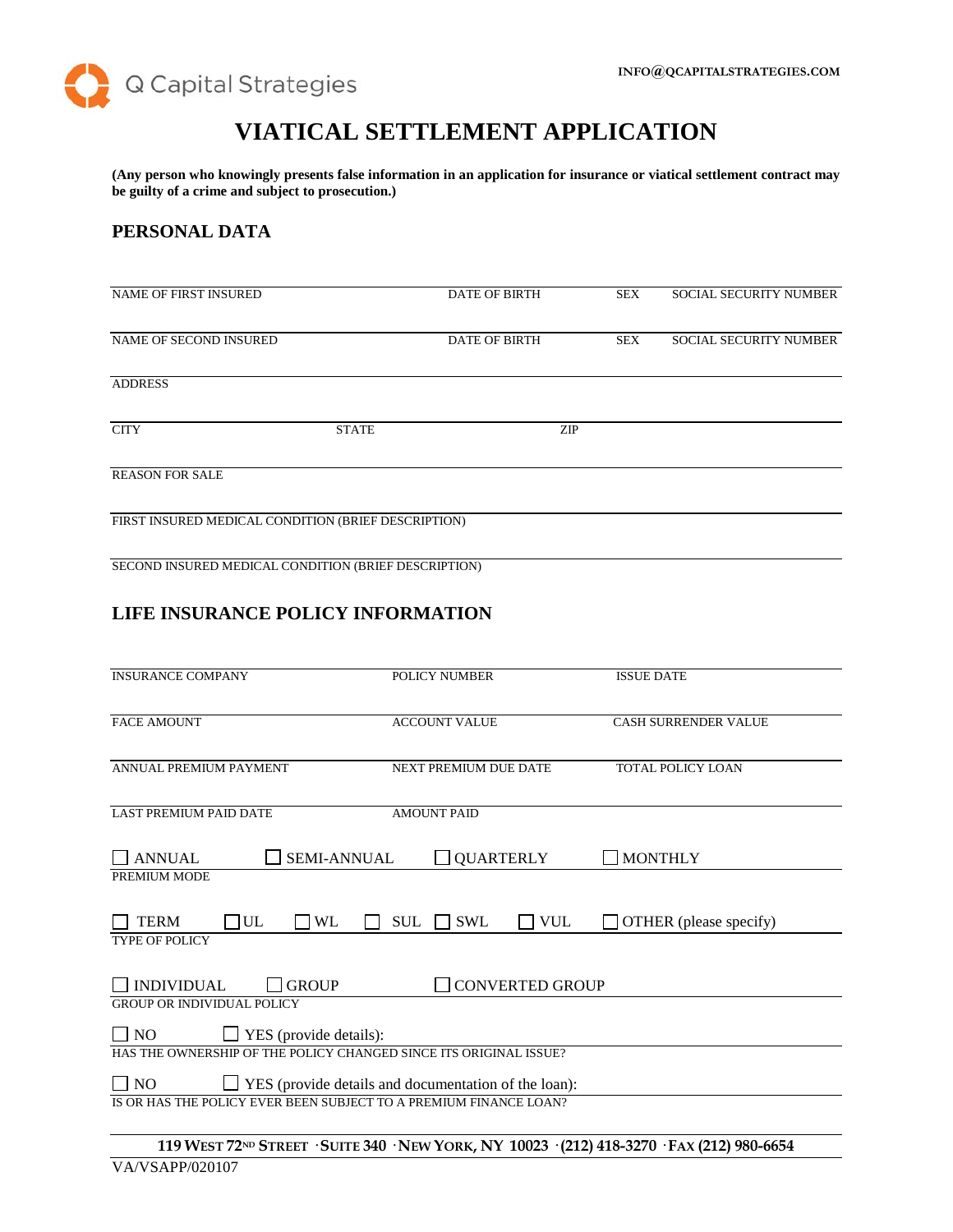## *POLICY OWNER(S)*

| NAME OF POLICY OWNER(S)                                                   | SOCIAL SECURITY OR TAX ID NUMBER    |          |  |
|---------------------------------------------------------------------------|-------------------------------------|----------|--|
| NAME OF PRESIDENT (IF CORPORATE OWNED)                                    | NAME OF CORPORATE SECRETARY         |          |  |
| NAME OF MANAGER (IF LLC OWNED)                                            |                                     |          |  |
| NAME OF TRUSTEE (S) (IF TRUST OWNED)                                      | <b>DATE OF TRUST</b>                |          |  |
| <b>ADDRESS</b>                                                            |                                     |          |  |
| <b>CITY</b>                                                               | <b>STATE</b>                        | ZIP      |  |
| If individually owned, has Policy Owner ever been? (check all that apply) |                                     |          |  |
| $\Box$ Married<br>Divorced                                                | Widowed<br><b>Legally Separated</b> | Bankrupt |  |

If more than one policy is being submitted, please attach an additional page including Policy Owner(s) and life insurance policy information as requested above.

# **MEDICAL INFORMATION**

## **FIRST INSURED**

| NAME OF PRIMARY PHYSICIAN    | TELEPHONE WITH AREA CODE |                          |
|------------------------------|--------------------------|--------------------------|
| <b>ADDRESS</b>               |                          |                          |
| <b>CITY</b>                  | <b>STATE</b>             | <b>ZIP</b>               |
| NAME OF SPECIALIST PHYSICIAN | <b>SPECIALTY</b>         | TELEPHONE WITH AREA CODE |
| <b>ADDRESS</b>               |                          |                          |
| <b>CITY</b>                  | <b>STATE</b>             | <b>ZIP</b>               |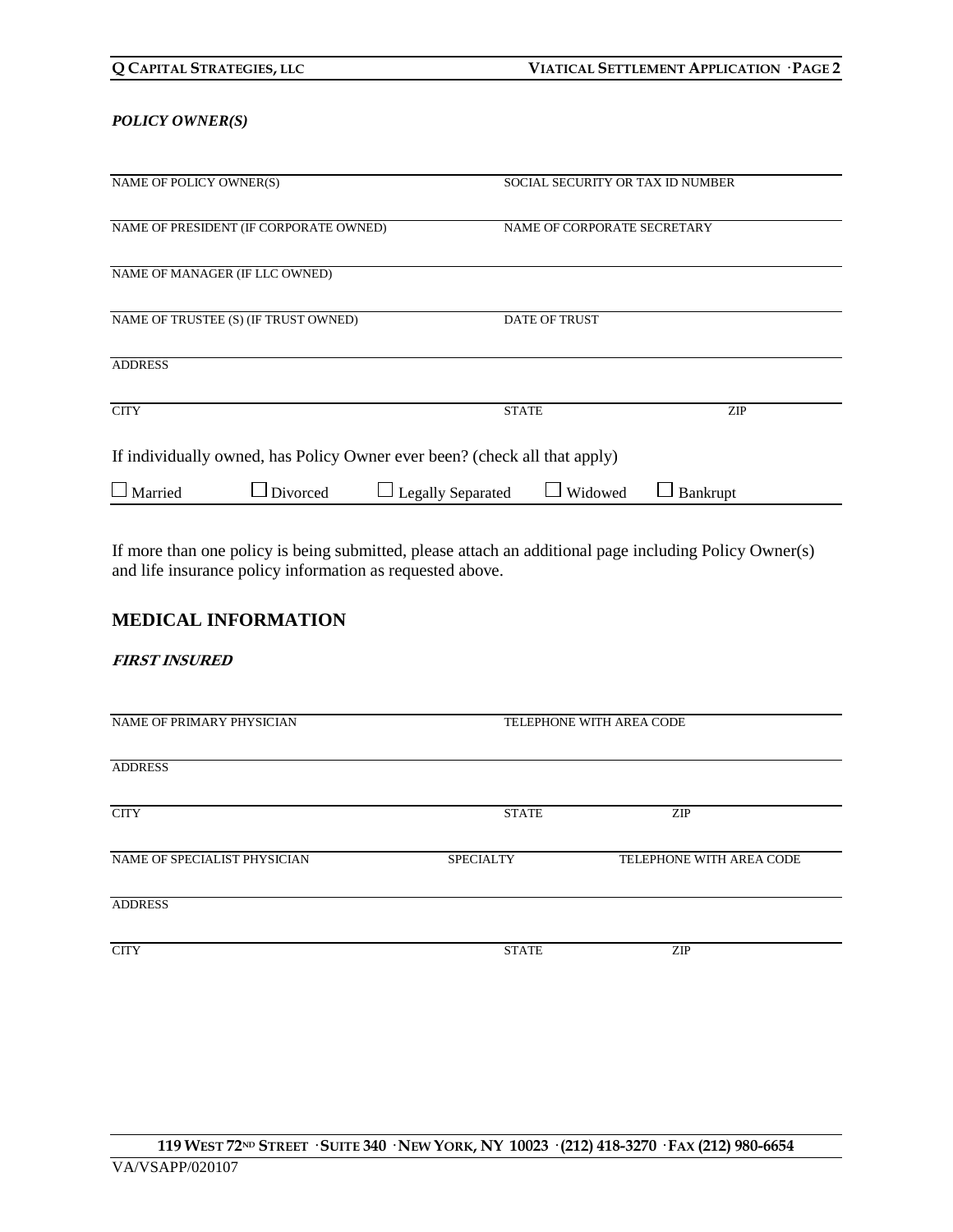#### **SECOND INSURED**

| NAME OF PRIMARY PHYSICIAN    |                  | TELEPHONE WITH AREA CODE |  |  |
|------------------------------|------------------|--------------------------|--|--|
|                              |                  |                          |  |  |
|                              |                  |                          |  |  |
| <b>ADDRESS</b>               |                  |                          |  |  |
|                              |                  |                          |  |  |
|                              |                  |                          |  |  |
| <b>CITY</b>                  | <b>STATE</b>     | <b>ZIP</b>               |  |  |
|                              |                  |                          |  |  |
|                              |                  |                          |  |  |
| NAME OF SPECIALIST PHYSICIAN | <b>SPECIALTY</b> | TELEPHONE WITH AREA CODE |  |  |
|                              |                  |                          |  |  |
|                              |                  |                          |  |  |
| <b>ADDRESS</b>               |                  |                          |  |  |
|                              |                  |                          |  |  |
|                              |                  |                          |  |  |
| <b>CITY</b>                  | <b>STATE</b>     | <b>ZIP</b>               |  |  |
|                              |                  |                          |  |  |

If there are any other physicians who have treated the Insured(s) in the last five years, please attach an additional page including full name of physician(s), specialty, address and telephone number with area code.

## *The following will be needed to obtain an offer:*

- Copy of the insurance policy and current statement of values
- In-force illustrations showing zero cash value at maturity:
	- If Universal Life policy, submit minimum premium payments
	- If Term policy, submit a current illustration and a conversion illustration to a permanent policy showing minimum premium payments
	- If Whole Life policy, submit a vanishing premium illustration

| <b>SIGNATURE OF FIRST INSURED</b>           | <b>DATE</b> |
|---------------------------------------------|-------------|
|                                             |             |
|                                             |             |
| SIGNATURE OF SECOND INSURED (IF APPLICABLE) | <b>DATE</b> |
|                                             |             |
|                                             |             |
| SIGNATURE OF POLICY OWNER(S)                | <b>DATE</b> |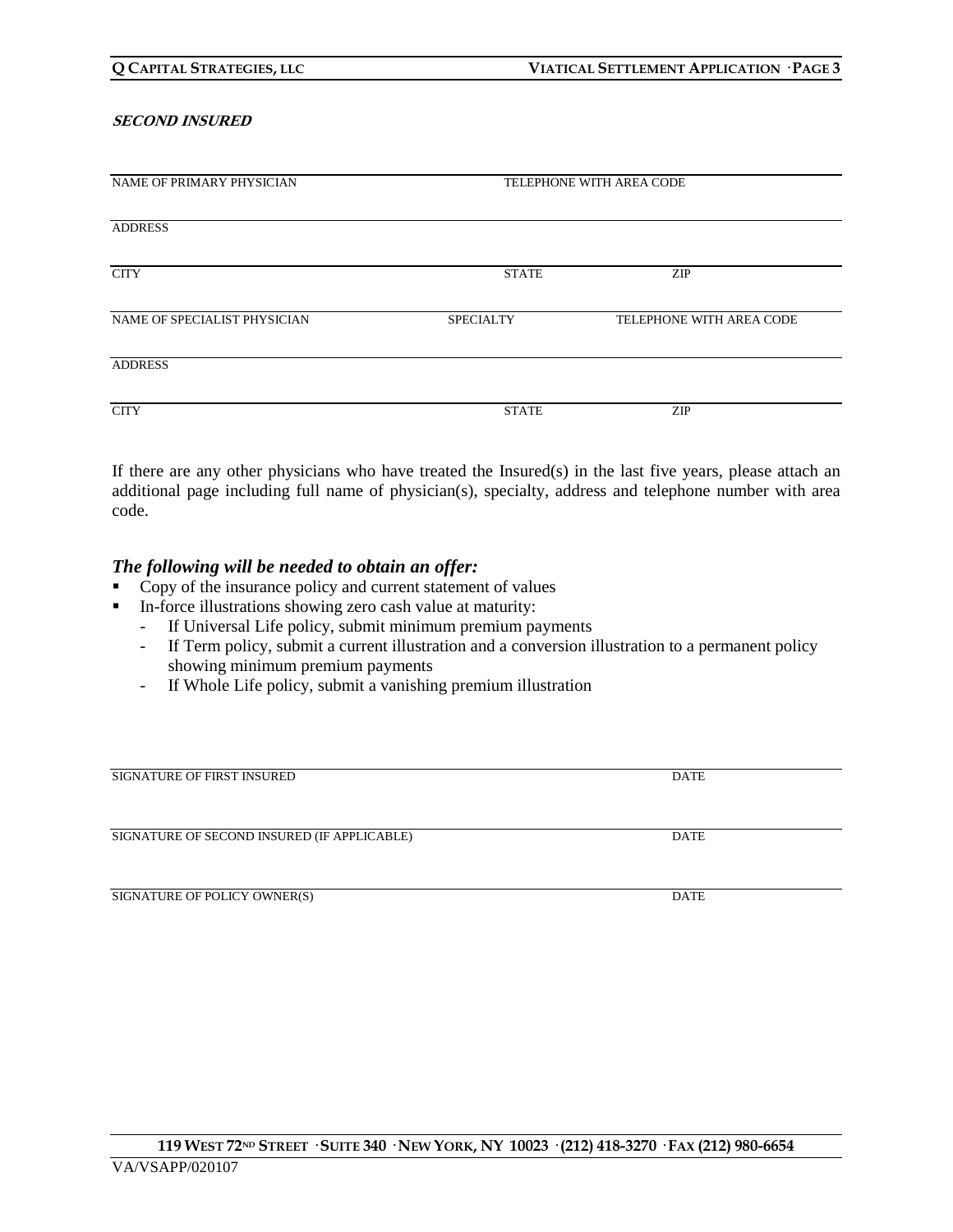# **AUTHORIZATION FOR RELEASE AND USE OF MEDICAL AND/OR INSURANCE INFORMATION (signed by the Insured(s) and Policy Owner(s))**

I/We hereby authorize any physician, medical practitioner, hospital, clinic or any other medical facility, insurance support organization, pharmacy, government agency, insurance company, group policyholder, employer, benefits plan administrator, or any other institution or person to provide to Q Capital Strategies, LLC, and/or its authorized representatives or assignees, and to the insurance company that issued the life insurance policy covering the life of the Insured(s) if the Policy was issued within fortyeight (48) months of the date of the Policy Owner(s) application for the Viatical Settlement Contract, any and all information as to diagnosis, treatment and prognosis with respect to any physical or mental condition of the Insured(s) including psychiatric condition, or drug and alcohol abuse.

This Authorization allows for the disclosure, inspection and copying of any and all records, reports, and/or documents, including any underlying data, regarding the care and treatment of the Insured(s) and any other information in your possession concerning any treatment or hospitalization, including but not limited to, all testing materials completed by or administered to the Insured(s), along with any and all medical bills in your possession and control.

I/We understand that the information authorized for release may also include personal information and insurance policy information, including but not limited to, forms, riders and amendments concerning the life insurance policy(ies) on which I/We are the Policy Owner(s) or Insured(s).

This Authorization allows Q Capital Strategies, LLC and its authorized representatives and assignees to use the medical or insurance information, and to disclose such information to their funding sources, medical underwriters, insurers or contingency reinsurers. The Authorization set forth is granted to Q Capital Strategies, LLC, each subsequent owner of the Policy, and any party who is a potential purchaser of the Policy from any subsequent owner. The receipt, use and disclosure of the information obtained pursuant to this Authorization is for the purpose of pursuing and completing the sale or resale of life insurance policy(ies) on which I/We are the Policy Owner(s) or Insured(s), and permitting Q Capital Strategies, LLC or any subsequent Policy Owner(s) to obtain any amounts payable to the owner or beneficiary of the Policy(ies). I/We hereby expressly authorize such receipt, use and disclosure.

I/We agree that a photographic copy or facsimile of this Authorization shall be valid as the original. I/We agree that this Authorization shall remain valid for thirty (30) months, absent any provision of any applicable state statute or regulation to the contrary, in which event it shall remain valid for the maximum period permitted thereunder. I/We understand that all medical information will be kept strictly confidential and will not be released to the Medical Information Bureau. I/We understand that I/We, or a person authorized to act on my behalf, or my authorized representative, is entitled to receive a copy of this authorization.

| <b>NAME OF FIRST INSURED</b>                                                     | <b>SIGNATURE</b> | <b>DATE</b> |  |
|----------------------------------------------------------------------------------|------------------|-------------|--|
|                                                                                  |                  |             |  |
| NAME OF SECOND INSURED                                                           | <b>SIGNATURE</b> | <b>DATE</b> |  |
|                                                                                  |                  |             |  |
| NAME OF POLICY OWNER(S)                                                          | <b>SIGNATURE</b> | <b>DATE</b> |  |
|                                                                                  |                  |             |  |
| <b>NAME OF WITNESS</b>                                                           | <b>SIGNATURE</b> | <b>DATE</b> |  |
|                                                                                  |                  |             |  |
| <b>NAME OF WITNESS</b>                                                           | <b>SIGNATURE</b> | <b>DATE</b> |  |
| PHOTOCOPIES AND/OR FACSIMILES OF THIS DOCUMENT SHALL BE AS VALID AS THE ORIGINAL |                  |             |  |

**119 WEST 72ND STREET · SUITE 340 · NEW YORK, NY 10023 · (212) 418-3270 · FAX (212) 980-6654**

## VA/VSAPP/020107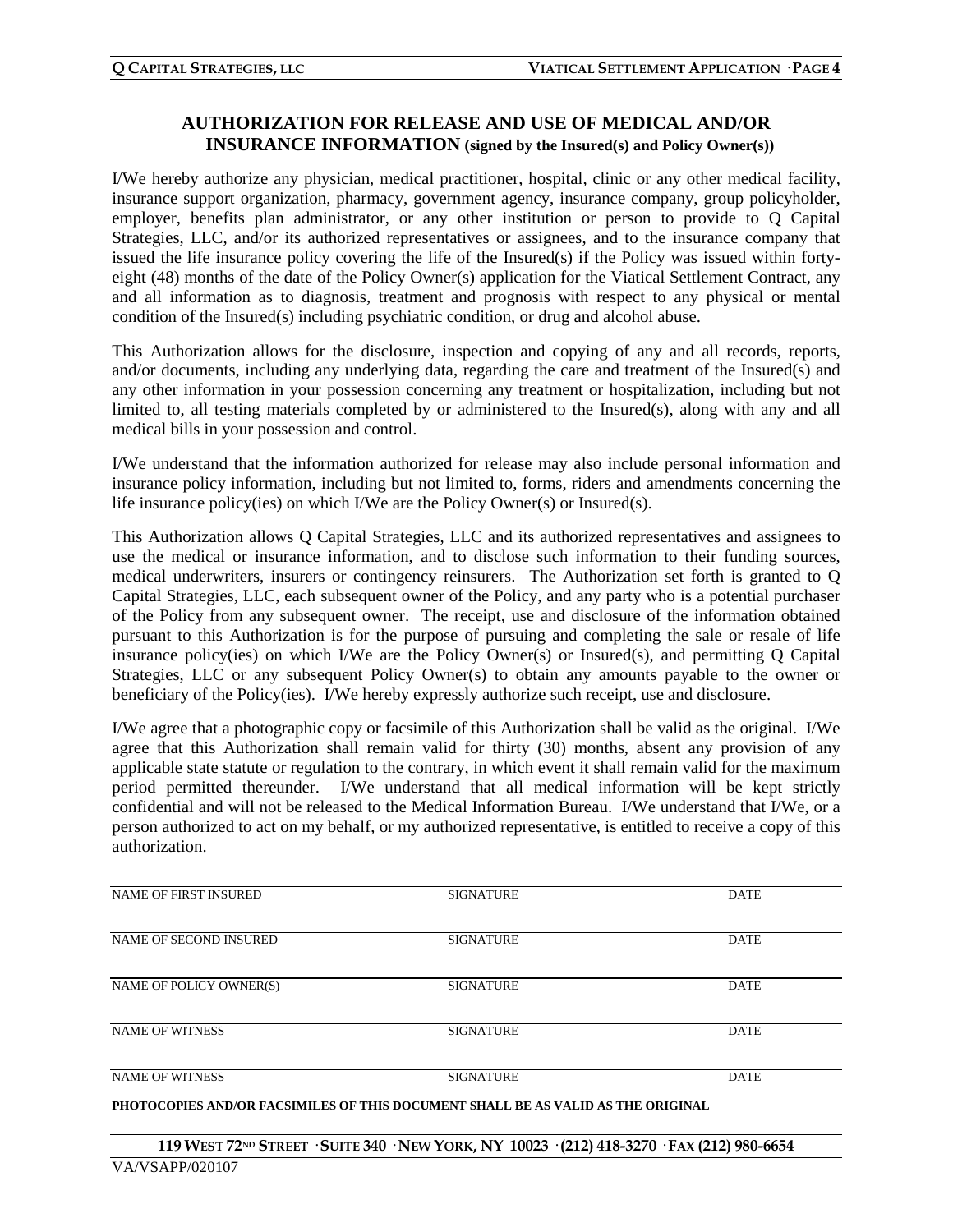## **AUTHORIZATION FOR RELEASE OF INSURANCE POLICY INFORMATION** (signed by the Policy Owner(s))

I/We hereby authorize the insurance company to release directly to Q Capital Strategies, LLC and/or its authorized representatives or assignees any and all information and forms in connection with the policy(ies) listed below (including, but not limited to, verification of coverage, any illustrations or any conversions, thereat). I/We understand that funding sources and their medical underwriters and/or contingency will use information released or obtained pursuant to this Authorization for the purpose of pursuing and/or completing the sale of the policy(ies) listed below, and I hereby expressly authorize such use and disclosure. As per my/our specific instructions as the Policy Owner(s), please fax the requested information to Q Capital Strategies, LLC directly and forward a copy to the undersigned Policy Owner(s).

I/We agree that a photographic copy or facsimile of this Authorization shall be valid as the original.

I/We agree that this Authorization shall remain valid for thirty (30) months, absent any provision of any applicable state statute or regulation to the contrary, in which event it shall remain valid for the maximum period permitted thereunder. I/We understand that I/We, or a person authorized to act on my behalf, or my authorized representative, is entitled to receive a copy of this authorization.

| NAME OF POLICY OWNER(S) | <b>SIGNATURE</b>                 | <b>DATE</b> |
|-------------------------|----------------------------------|-------------|
| <b>ADDRESS</b>          | SOCIAL SECURITY OR TAX ID NUMBER |             |
| <b>CITY</b>             | <b>STATE</b>                     | <b>ZIP</b>  |
| POLICY NUMBER 1         | <b>INSURANCE COMPANY</b>         |             |
| POLICY NUMBER 2         | <b>INSURANCE COMPANY</b>         |             |
| <b>POLICY NUMBER 3</b>  | <b>INSURANCE COMPANY</b>         |             |
| <b>NAME OF WITNESS</b>  | <b>SIGNATURE</b>                 | <b>DATE</b> |
| <b>NAME OF WITNESS</b>  | <b>SIGNATURE</b>                 | <b>DATE</b> |

**PHOTOCOPIES AND/OR FACSIMILES OF THIS DOCUMENT SHALL BE AS VALID AS THE ORIGINAL**